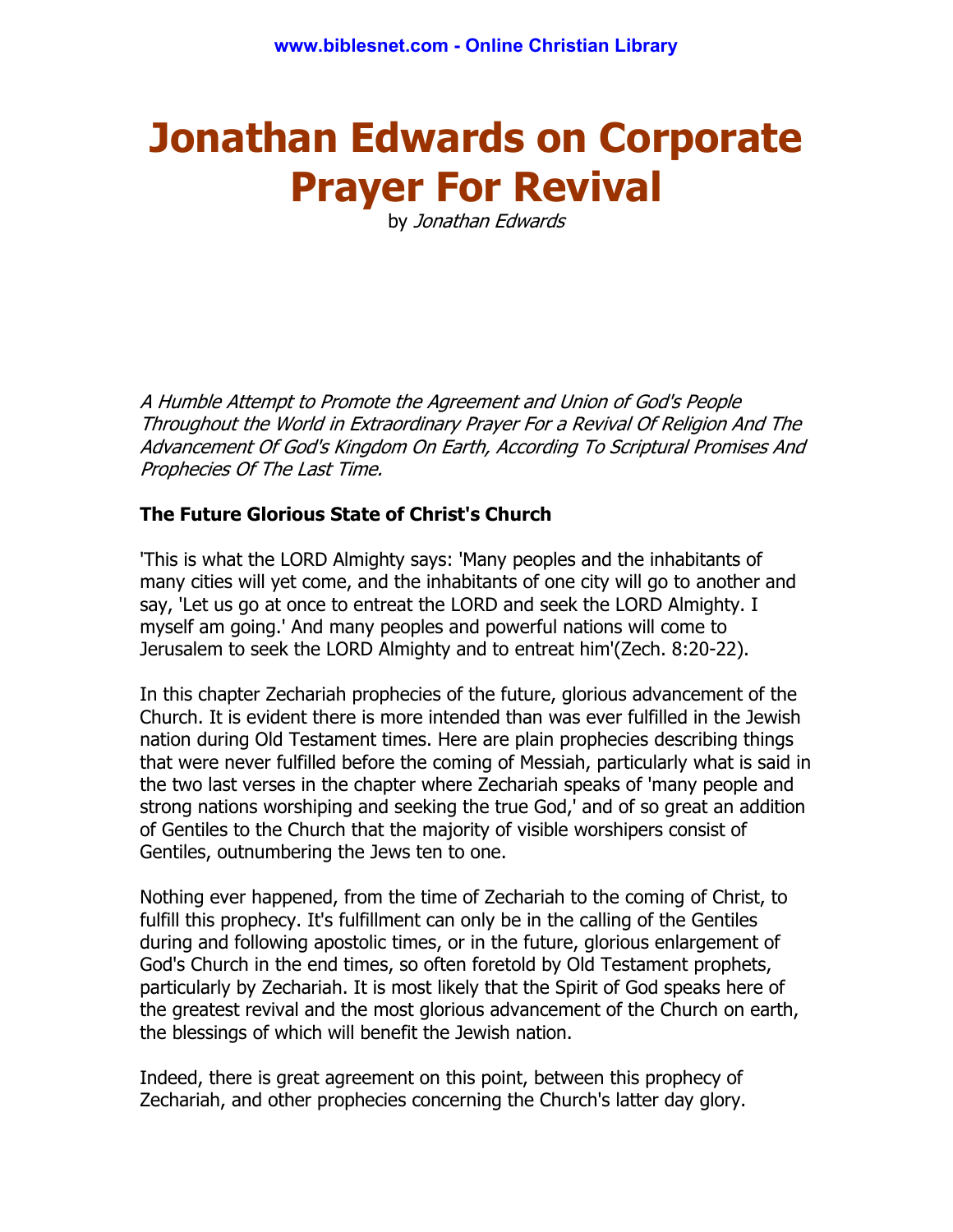Consider Isaiah 60:2-4,

'See, darkness covers the earth and thick darkness is over the peoples, but the Lord rises upon you and his glory appears over you. Nations will come to your light, and kings to the brightness of your dawn. Lift up your eyes and look about you: All assemble and come to you; your sons come from afar, and your daughters are carried on the arm.'

Without doubt, this entire chapter foretells the most glorious state of the God's Church on earth, as does Isaiah 66:8, Micah 4:1-3 and Isaiah 2:1-4:

'In the last days the mountain of the LORD'S temple will be established as chief among the mountains; it will be raised above the hills, and peoples will stream to it.'

'Many nations will come and say, 'Come, let us go up to the mountain of the LORD, to the house of the God of Jacob. He will teach us his ways, so that we may walk in his paths.' '

'The law will go out from Zion, the word of the LORD from Jerusalem. He will judge between many peoples and will settle disputes for strong nations far and wide. They will beat their swords into plowshares and their spears into pruning hooks. Nation will not take up sword against nation, nor will they train for war anymore.'

Nothing whatsoever has happened to fulfill these prophecies. Moreover, since the prophecy in my text (Zech. 8:20-22) and the following verse agrees with them, there is reason to think it addresses the same times. Indeed, there is remarkable agreement in the description given throughout this chapter with the representations of those times elsewhere in the prophetic books.

Though the prophet is at times referring to the future smiles of heaven on the Jewish nation, yet the Spirit of God doubtless refers to events far greater than these, of which these are but faint resemblances. The Jews had just returned from the Babylonian captivity, Chaldea and other countries, and resettled in Canaan where they were experiencing great increase of both numbers and wealth.

We find it common in the prophecies of the Old Testament that when the prophets are speaking of the favors and blessings of God on the Jews, attending or following their return from the Babylonian captivity, the Spirit of God takes the opportunity from there to speak of the incomparably greater blessings on the Church, that will attend and follow her deliverance from the spiritual Babylon, of which those were a type.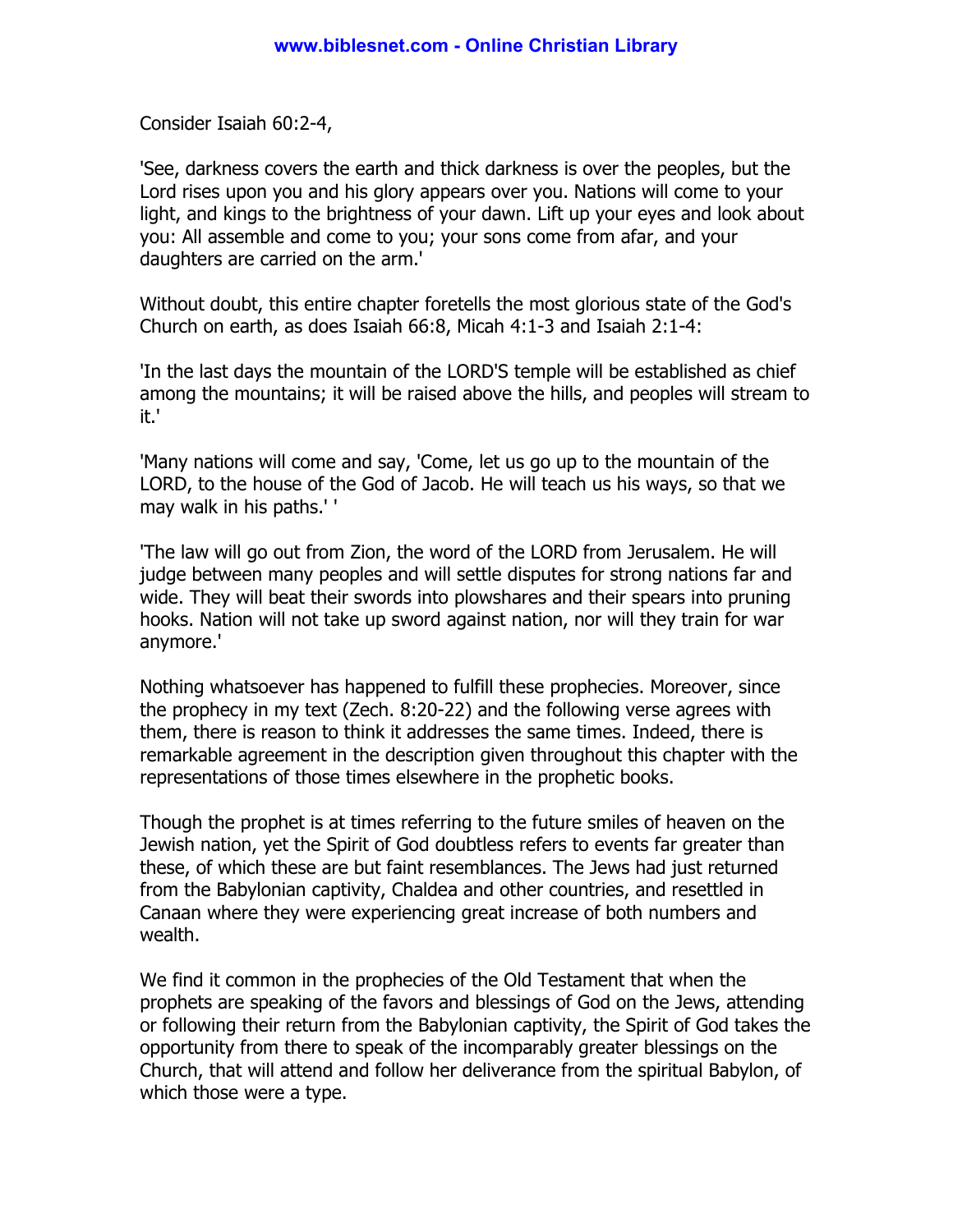The prophet, in this chapter, speaks of God's bringing his people again from the east and west to Jerusalem (vs. 7-8), and multitudes of all nations taking hold of the skirts of the Jews. Although this prophecy literally refers to the Jews return from Babylon, its fulfillment cannot be seen there for no such things spoken of here attended their return. Therefore, it must refer to the great calling and gathering of Jews into the fold of Christ, and to them receiving the blessings of His kingdom, after the fall of the Antichrist and the destruction of the spiritual Babylon.

#### The Power of Prayer

In Zechariah 8:20-22 we have an account of how this future advancement of the Church should occur. It would come to fruition as multitudes from different towns resolve to unite in extraordinary prayer, seeking God until He manifests Himself and grants the fruits of his presence. We may observe several things in particular:

### 1. THE NECESSITY OF PRAYER.

Some suppose that prayer includes the whole of worship to God and that prayer is a part of worship during the days of the gospel when sacrifices are abolished. Therefore, this can be understood as a prophecy of a great revival of religion with true worship of God among His people, repentance from idolatry, and growth of the Church.

However, it seems reasonable to me to suppose that something even more special is intended regarding prayer given that prayer is not only repeatedly mentioned, but that this prophecy parallels many other prophecies that speak of an extraordinary spirit of prayer preceding that glorious day of revival and advancement of the Church's peace and prosperity. It particularly parallels what the prophet later speaks of the 'pouring out of a spirit of grace and supplications' as that which introduces the great religious revival (Zech. 12:10).

# 2. THE GOOD WHICH SHALL BE BROUGHT BY PRAYER: GOD HIMSELF.

Scripture says, 'They shall go to pray before the Lord, and to seek the Lord of Hosts.' The good that they seek for is 'The Lord of Hosts,' Himself. If 'seeking God' means no more than seeking the favor or mercy of God then 'praying before the Lord,' and 'seeking the Lord of Hosts' must be looked upon as synonymous. However, 'seeking the Lord' is commonly used to mean something far more than seeking something from God. Surely it implies that God Himself is what is desired and sought after.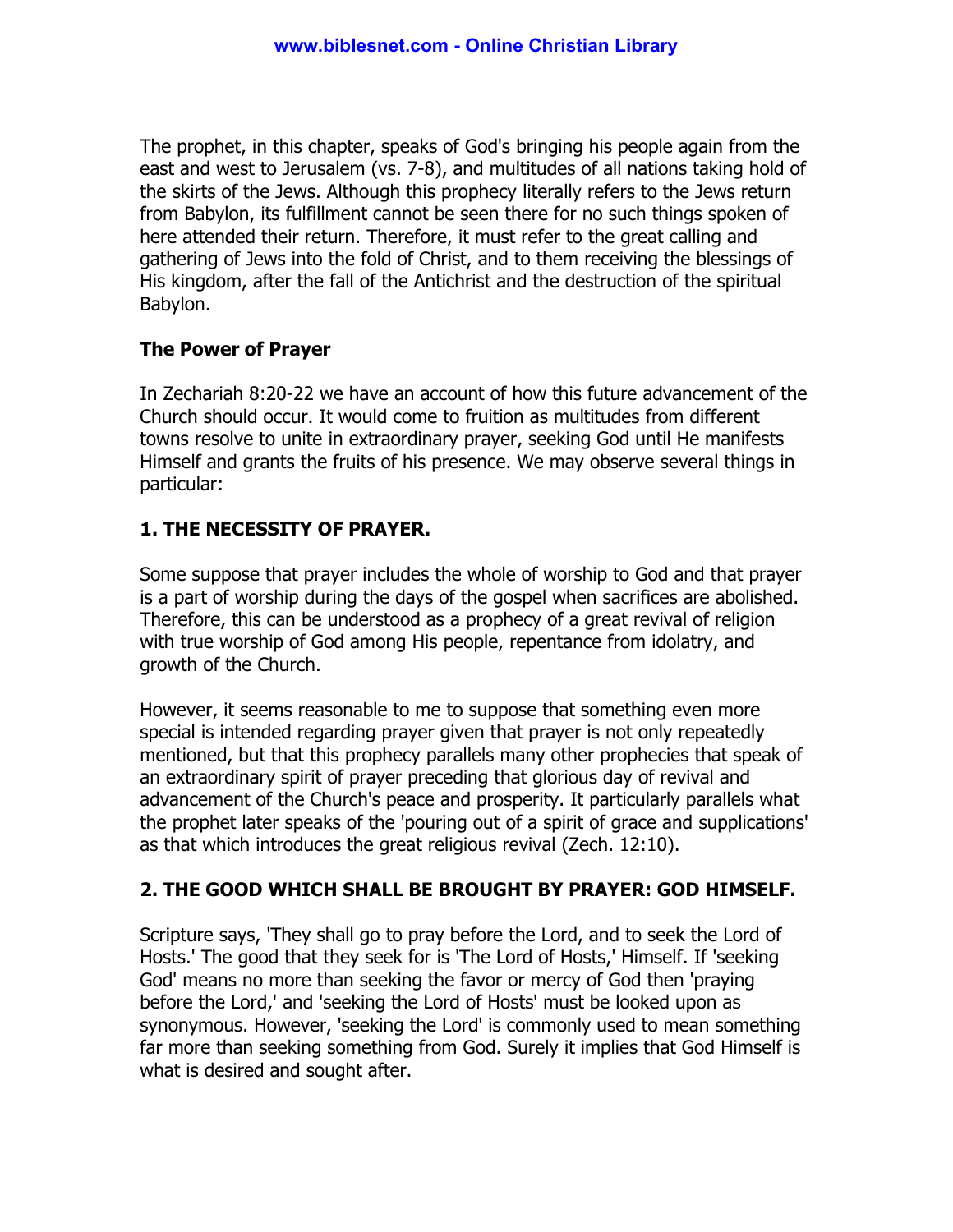Thus, the Psalmist desired God, thirsted after Him and sought after Him:

'O God, thou art my God; early will I seek thee. My flesh longeth for thee, in a dry and thirsty land, where no water is, to see thy power and thy glory, so as I have seen thee in the sanctuary ... My soul followeth hard after thee ... Whom have I in heaven by thee? And there is none upon earth that I desire besides thee.'

The Psalmist earnestly pursued after God; his soul thirsted after Him, he stretched forth his hands unto Him. All of God's saints have this in common: they are those that seek God. 'This is the generation of them that seek Him.' 'Your heart shall live that seek God,' etc.

If this be the true sense of this phrase 'seeking the Lord of Hosts,' then we must understand that God who had withdrawn Himself, or, as it were, hid Himself, would return to His Church, granting the fruits of His presence and communion with His people, which He so often promised, and for which His Church had so long waited.

In short, it seems reasonable to understand the phrase, 'seeking the Lord of Hosts' means not merely praying to God, but seeking the promised restoration of the Church of God after the Babylonian captivity and the great apostasy occasioning it is called their 'seeking God, and searching for Him;' and God's granting this promised revival and restoration called His being 'found of them.' (See Jer. 29:10-14)

The prophets occasionally represent God as being withdrawn and hiding Himself: 'Verily thou art a God that hideth thyself, O God of Israel, the Savior. I hid me, and was wroth.' The prophets then go on to represent God's people seeking Him, searching and waiting for and calling after Him. When God answers their prayers and restores and advances His people, according to His promise, then He is said to come and say, 'Here am I' and to show Himself, and they are said to find Him and see Him plainly.

'Then you will call, and the Lord will answer; you will cry for help, and he will say: Here am I ...'

'But Israel will be saved by the Lord with an everlasting salvation ... I have not said to Jacob's descendants, 'Seek me in vain.' I, the Lord, speak the truth; I declare what is right.'

'The Sovereign Lord will wipe away the tears from all faces; he will remove the disgrace of his people from all the earth. In that day they will say, 'Surely this is our God; we trusted in him, and he saved us. This is the Lord, we trusted in him;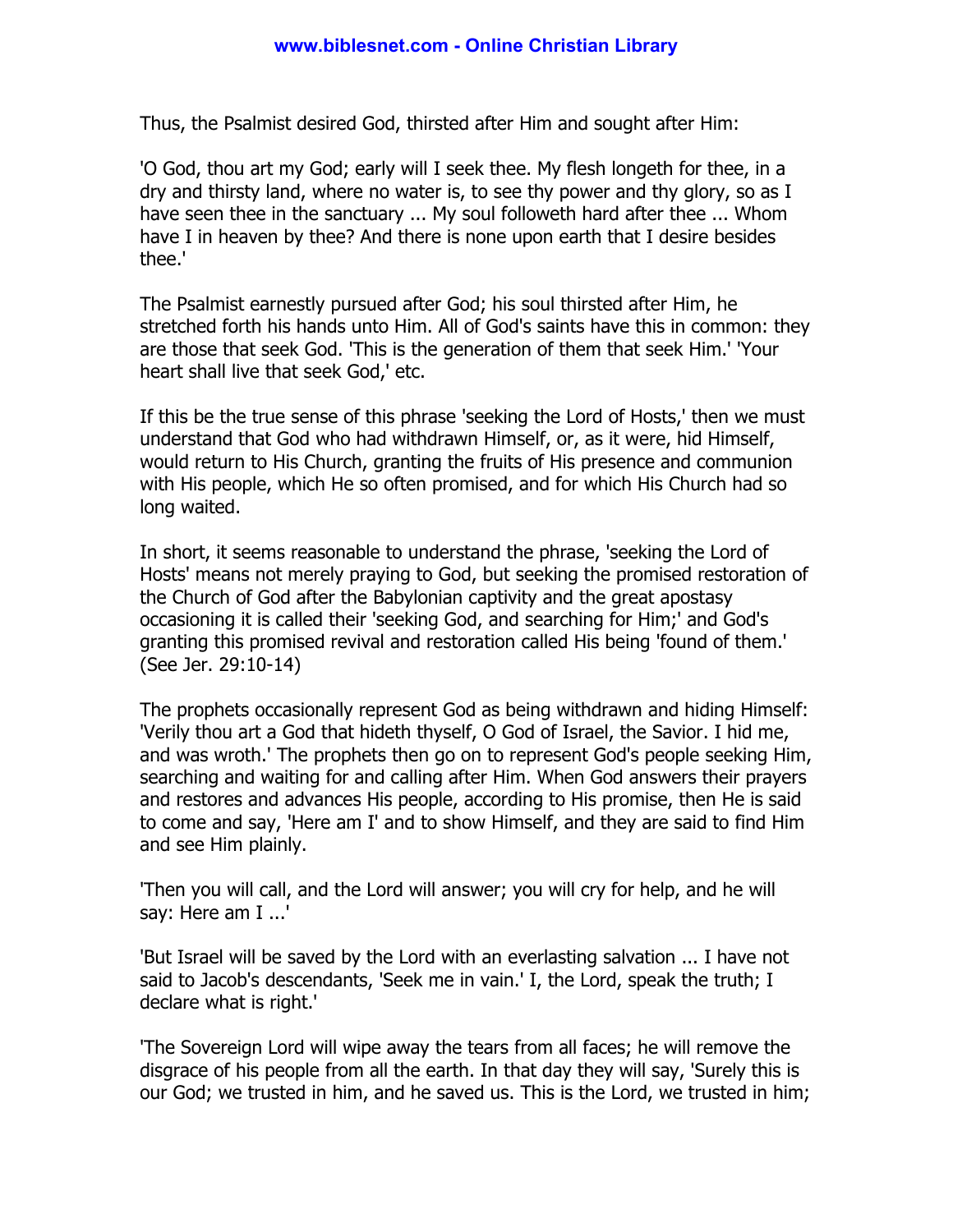let us rejoice and be glad in his salvation.' We wait for you; your name and renown are the desire of our hearts.' (Isa. 58:9; Isa. 45:17,19; Isa. 25:8-9)

#### 3. WE MAY OBSERVE WHO IT IS THAT WILL BE UNITED IN SEEKING THE LORD:

'the inhabitants of many cities ... yea, many people and strong nations.' Many people from all over the world will unite to seek the Lord.

From the the prophecy, it seems reasonable to assume that this will be fulfilled in the following manner: First, God's people will be given a spirit of prayer, inspiring them to come together and pray in an extraordinary manner, that He would help his Church, show mercy to mankind in general, pour out his Spirit, revive His work, and advance His kingdom in the world as He promised.

Moreover, such prayer would gradually spread and increase more and more, ushering in a revival of religion. This would be characterized by greater worship and service of God among believers. Others will be awakened to their need for God, motivating them to earnestly cry out to God for mercy. They will be led to join with God's people in that extraordinary seeking and serving of God which they see around them. In this way the revival will grow until the awakening reaches whole nations and those in the highest positions of influence. The Church will grow to be ten times larger than it was before. Indeed, at length, all the nations of the world will be converted unto God.

Thus, ten men, out of all languages and nations, will 'take hold of the skirt of' the Jew (in the sense of the Apostle), saying 'We will go with you, for we have heard that God is with you.' Thus will be fulfilled, 'O thou that heareth prayer, unto thee shall all flesh come.'

#### 4. WE MAY ALSO OBSERVE THE MANNER OF THEIR UNITY IN PRAYER.

It is a visible and voluntary union that was first proposed by some of God's people with others readily joining in over time. Those who live in one city will declare to those of another city, 'Let us go' etc. Many of those who hear their declaration will not only join with them but will make the call for the unity in prayer known to still others. As a result, the movement will grow, prevail and spread among God's people.

Some suppose that the words, 'I will go also,' are to be taken as words spoken by the one making the proposal. He states this expressing his willingness and desire to do what he is asking his hearer to do. But this is to suppose no more than is expressed in the phrase, 'Come and let us go ...' itself. It seems more natural to me to understand these words as being the consent or reply of the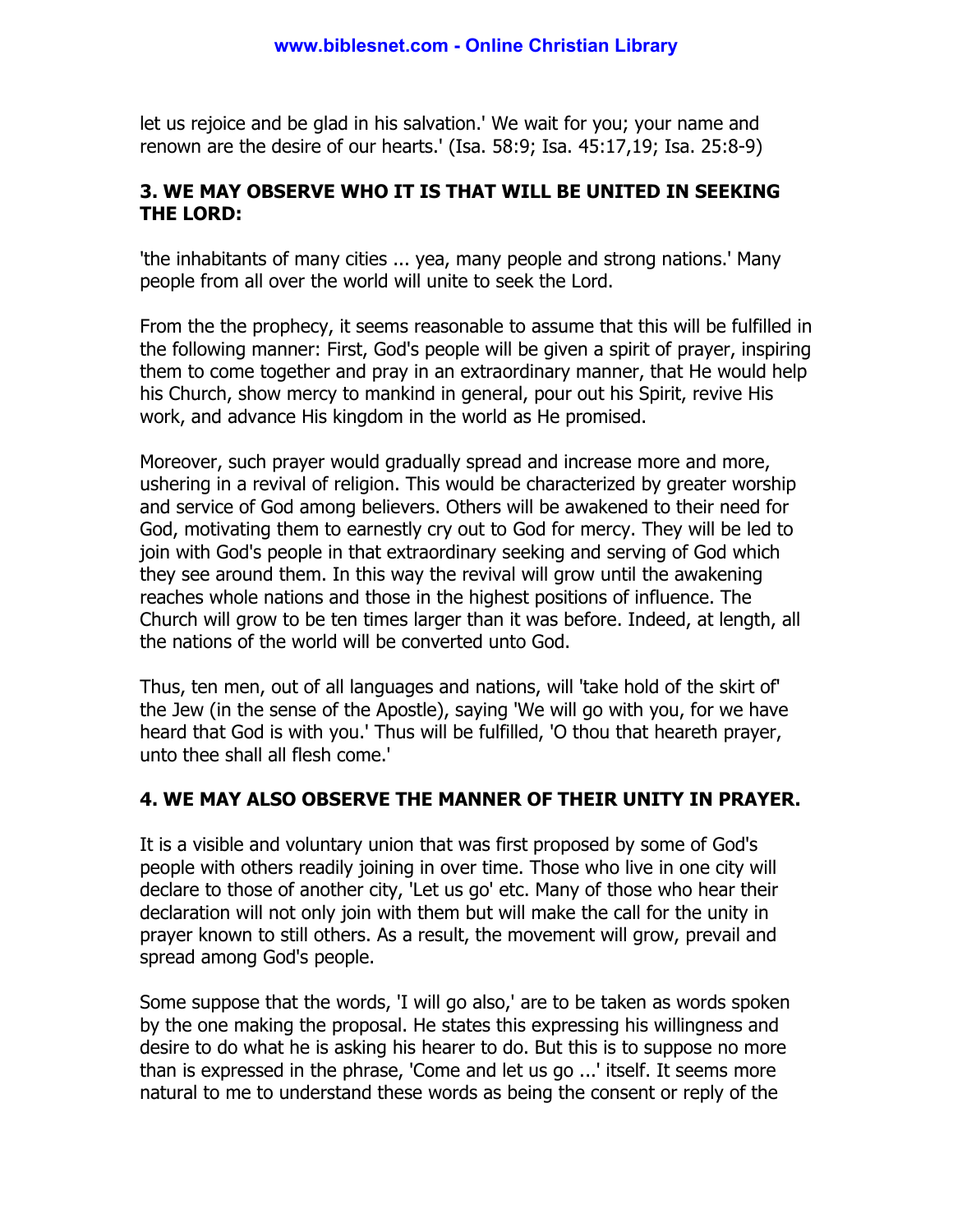one to whom the proposal is made.

This is much more agreeable to the flow of the text which represents the compliance of great numbers of people in this movement. And though if these words are thus understood, we must suppose something understood in the text that is not expressed: Those of other cities will say, 'I will go also.' Yet, this is not difficult to conceive of as such figures of speech are common in the Scripture (Jer. 3:22; Ps. 1:6,7).

# 5. NEXT, WE CAN OBSERVE THE MANNER IN WHICH THEY AGREE TO PRAY:

'Let us go speedily to pray,' or, as it says in the margin: let us go continually. Literally translated this means, 'let us go in going.' The Hebrew language often doubles words for emphasis (e.g., the holy of holies signifies that which is most holy). Such doubling of words also denotes the certainty of an event coming to pass. For example, when God said to Abraham, 'in multiplying, I will multiply thy seed,' God implies that He would certainly multiply his seed, and multiply it exceedingly.

## 6. FINALLY, THIS PROPHECY GIVES US A PICTURE OF THIS UNION IN PRAYER BEING AN INVITING AND A HAPPY THING.

We sense God's pleasure, and the results prove tremendously successful. From the whole of this prophecy we may infer that it is well pleasing to God for many people, in different parts of the world, to voluntarily come into a visible union to pray in an extraordinary way for those great outpourings of the Holy Spirit which shall advance the Kingdom of our Lord Jesus Christ that God has so often promised shall be in the latter ages of the world.

# An Example From History

Let me relate a brief history of what has happened in Scotland:

In October of 1744, a number of ministers in Scotland, considering the state of God's Church, and mankind in general, believed that God was calling those concerned for the welfare of the Church to unite in extraordinary prayer. They knew God was the Creator and source of all blessings and benefits in the Church so they earnestly prayed that He would appear in His glory, and strengthen the Church, and manifest His compassion to the world of mankind by an abundant outpouring of His Holy Spirit. They desired a true revival in all parts of Christendom, and to see nations delivered from their great and many calamities, and to bless them with the unspeakable benefits of the Kingdom of our glorious Redeemer, and to fill the whole earth with His glory.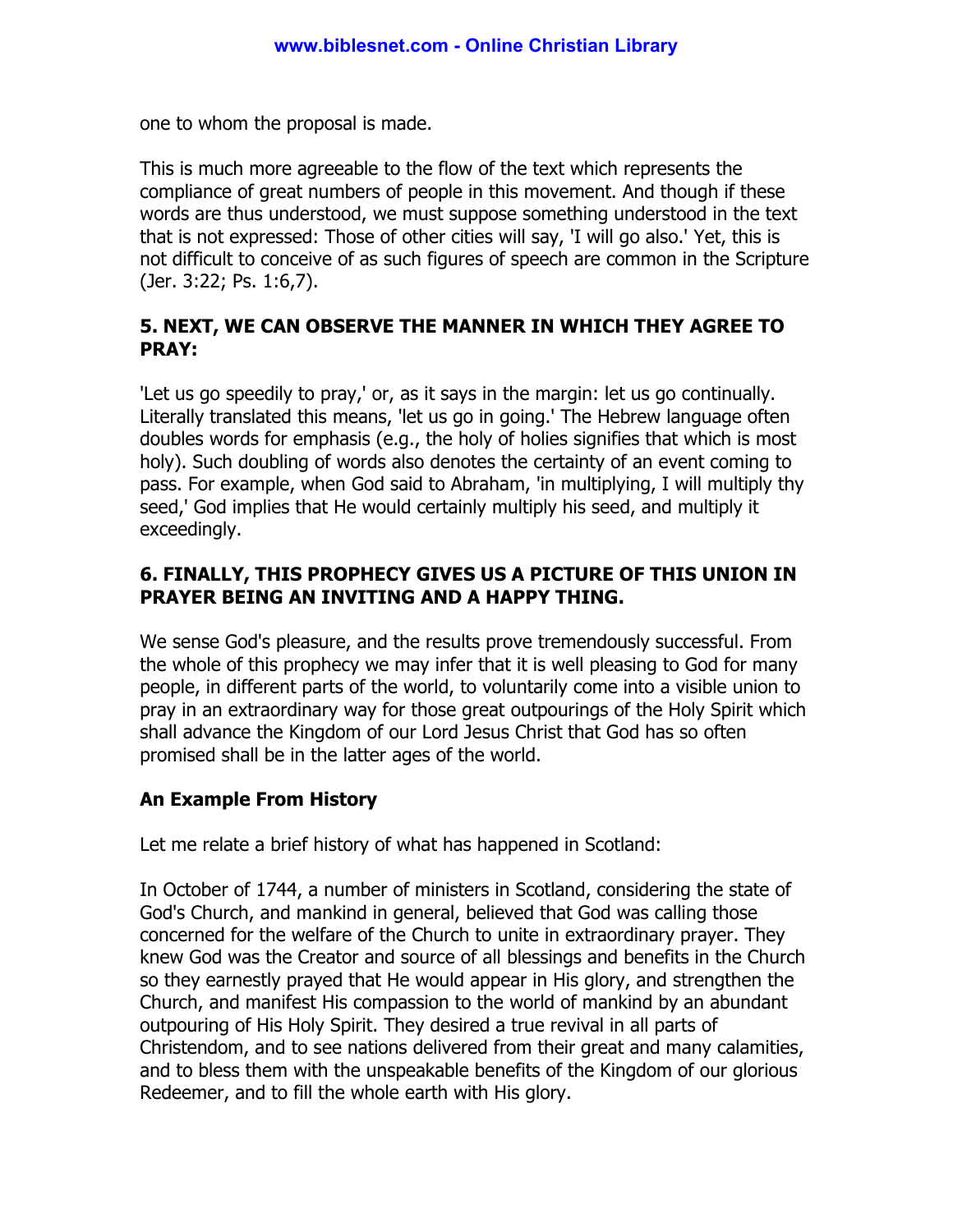These ministers consulted with one another on this subject and concluded that they were obliged to begin such prayer and attempt to persuade others to do the same. After seeking God for direction, they determined that for the next two years they would set apart some time on Saturday evenings and Sunday mornings every week for prayer as one's other duties would allow. More importantly, it was decided that the first Tuesday of each quarter (beginning with the first Tuesday of November) would be time to be spent in prayer. People were to pray for either the entire day or part of the day, as they found themselves disposed, or as circumstances allowed. They would meet in either private prayer groups or in public meetings, whichever was found to be most convenient.

It was determined that none should make any promises or feel under strict obligation to observe every one of these days without fail; for these days were not holy or established by sacred authority. However, to prevent negligence, and the temptation to make excuses for trivial reasons, it was proposed that if those who resolve to pray cannot take part on the agreed upon day, they would use the next available day for the purpose of prayer.

The primary reason for this cooperation in prayer was to maintain, among the people of God, that necessity of prayer for the coming of Christ's Kingdom, which Christ directed his followers to do. We are, unfortunately, too little inclined to pray because of our laziness and immaturity, or because of the distraction of our own worldly, private affairs. We have prayed at times, but without special seasons for prayer, we are, likely, to neglect it either partially or totally. But when we set aside certain times for prayer, resolving to fulfill this commission unless extraordinarily hindered, we are less likely to neglect it.

The return of each new season will naturally refresh the memory and will cause us to remember these teachings of our Lord Jesus Christ, and the obligations we have as His followers. We will be renewed in the importance, necessity and unspeakable value of the mercy we seek from God, and by frequent renovation, the vision to pray will be kept alive in our hearts at all times. Therefore, those ministers from Scotland determined that such gatherings would help encourage greater prayerfulness among God's people for revival throughout the year. They also believed that the quarterly gathering would encourage and strengthen people to pray, especially if they knew that many other Christians in so many distant places were praying for the same things at a same time.

It was thought that two years would be a sufficient trial period, after which time would be given to evaluate fruitfulness of the endeavor. It was not known but thought best to allow some time to make some adjustments if necessary. The time period, though short, was thought sufficient to judge its fruitfulness. Those involved would have the opportunity to communicate their thoughts, and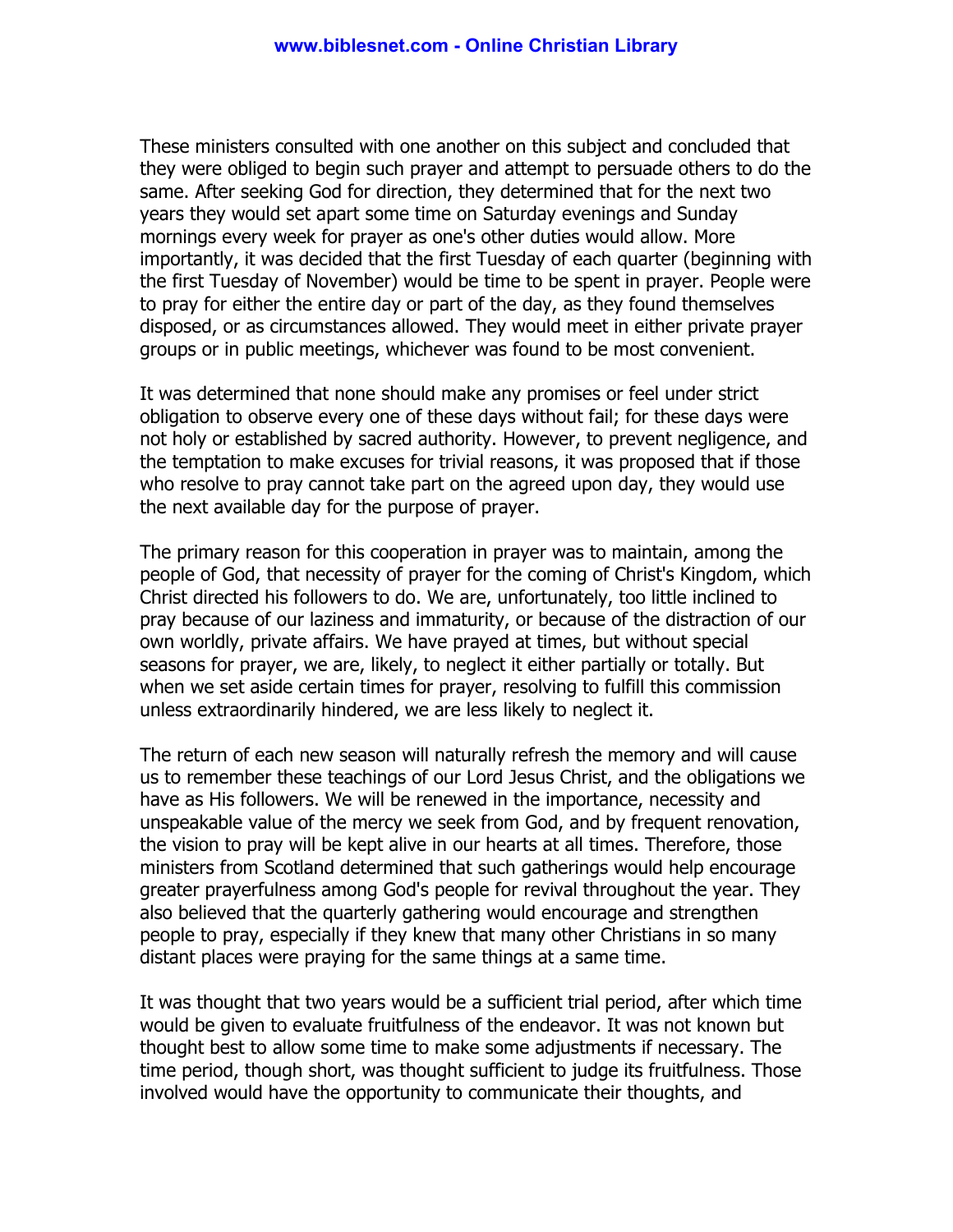perhaps improve, on this manner of prayer.

As for promulgating this concert of prayer, the ministers decided to simply pass the word through personal conversation, and correspondence with others far away, rather than any formal advertisement in the press. At first it was intended that some formal paper outlining the proposal should be sent around for proper amendments and improvements, and then agreement. But after more thoughtful deliberation, it was concluded that this would only give rise to objections which they thought best to avoid in the beginning.

Great success seems to have met their labors for great numbers in Scotland and England, and even some in North America joined with them. As to Scotland, many people in the four chief cities, Edinburgh, Glasgow, Aberdeen, and Dundee joined. There were also many country towns and congregations in various other areas that participated. A Mr. Robe, of Kilsyth, stated that 'There were then above thirty societies of young people there, newly erected, some of which consisted of upwards of thirty members.'

The two years ended last November. Just prior to this, a number of ministers in Scotland agreed on a letter, to be printed and sent abroad to their brethren, proposing to them, and requesting of them, to join with them in continuing this concert of prayer, and in the endeavors to promote it. Almost five hundred copies of this letter were sent over to New England, with instructions to distribute them to the Massachusetts-Bay area, Connecticut, New Hampshire, Rhode Island, New York, New Jersey, Pennsylvania, Maryland, Virginia, Carolina and Georgia. Most were sent to a congregational minister in Boston along with a letter from twelve ministers in Scotland. Other copies were sent to other ministers in Boston, and some to a minister in Connecticut.

The proposal, dated August 26, 1746, opens with an explanation of the purpose and times for the concerts of prayer, and an entreaty to the ministers to communicate their opinions after the two year period had completed.

The ministers then go on to assure their Bostonian brethren that the concerts are not to be seen as binding; men are not expected to set apart days from secular affairs, or 'fix on any part of ... precise days, whether it be convenient or not.' Nor are they to be seen as 'absolute promises, but as friendly, harmonious resolutions, with liberty to alter circumstances as shall be found expedient.' Because of such liberty these prayer times cannot be judged to infringe upon those 'religious times' appointed by men.

The letter also asked ministers to consider composing and publishing short 'persuasive directions' regarding the necessity of prayer, either by particular authors or several joining together. Without such repeated reminders men are